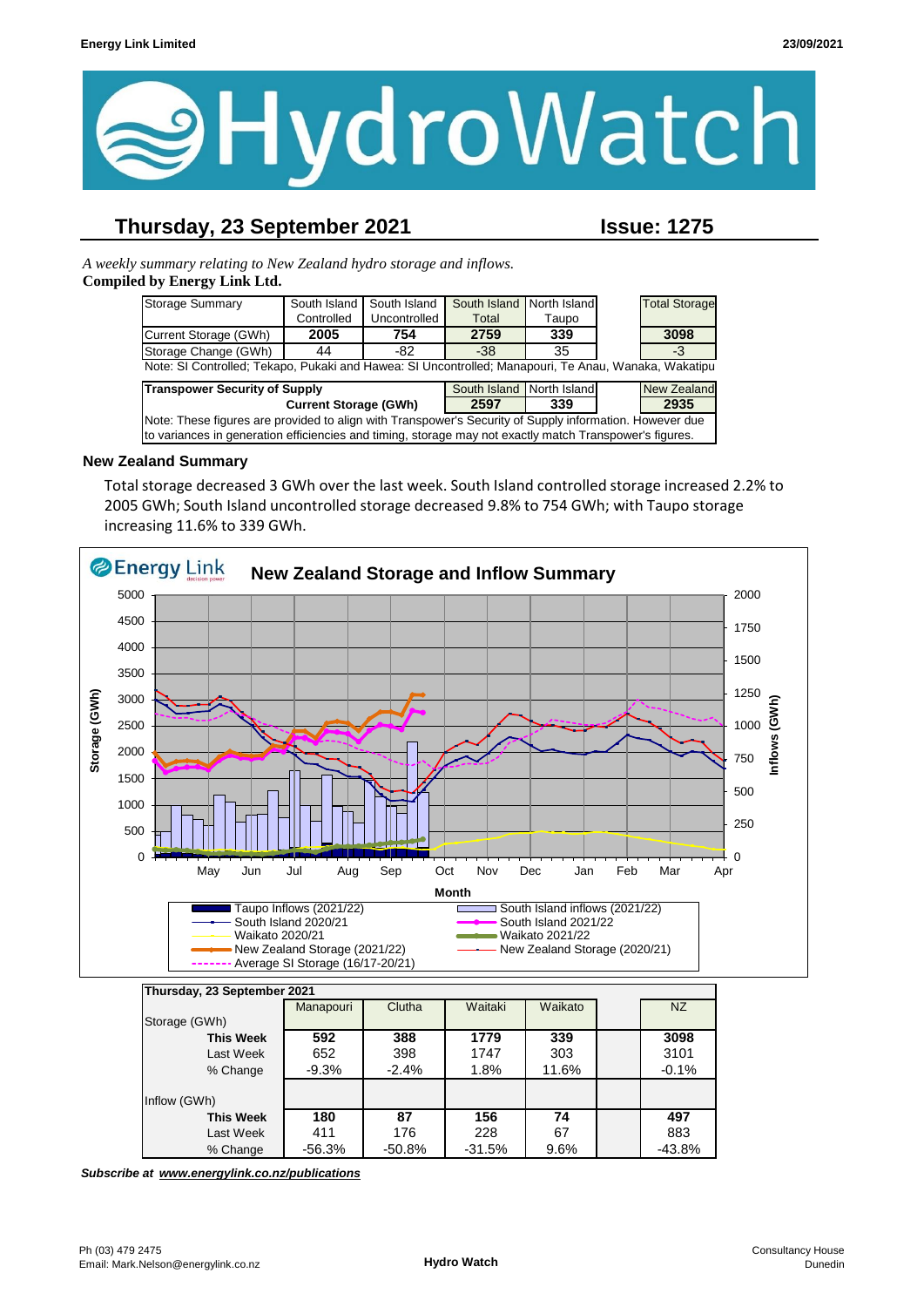#### **Lake Levels and Outflows**

| <b>Catchment</b> | Lake                        | Level<br>(m. as)           | <b>Storage</b><br>(GWh) | <b>Outflow</b><br>(cumecs) | <b>Outflow</b><br><b>Change</b> |
|------------------|-----------------------------|----------------------------|-------------------------|----------------------------|---------------------------------|
| <b>Manapouri</b> | Manapouri<br>Te Anau        | 179.22<br>203.48           | 200<br>392              | 474                        | 14                              |
| <b>Clutha</b>    | Wakatipu<br>Wanaka<br>Hawea | 310.19<br>277.93<br>344.15 | 71<br>92<br>225         | 275<br>330<br>13           | 33<br>16<br>$-2$                |
| <b>Waitaki</b>   | Tekapo<br>Pukaki            | 706.40<br>528.93           | 418<br>1361             |                            |                                 |
| <b>Waikato</b>   | Taupo                       | 356.68                     | 339                     |                            |                                 |

| <b>Outflow</b><br><b>Change</b> |
|---------------------------------|
| 14                              |
| 33                              |
| 16                              |
| -2                              |

#### **Inflow Summary**

The two charts below represent where current inflows are in relation to historic inflow patterns. The percentile values have been calculated using all inflows since 1931.





**North Island Inflows -** The past four weeks of N. I. inflows rank as the 38th driest on record.

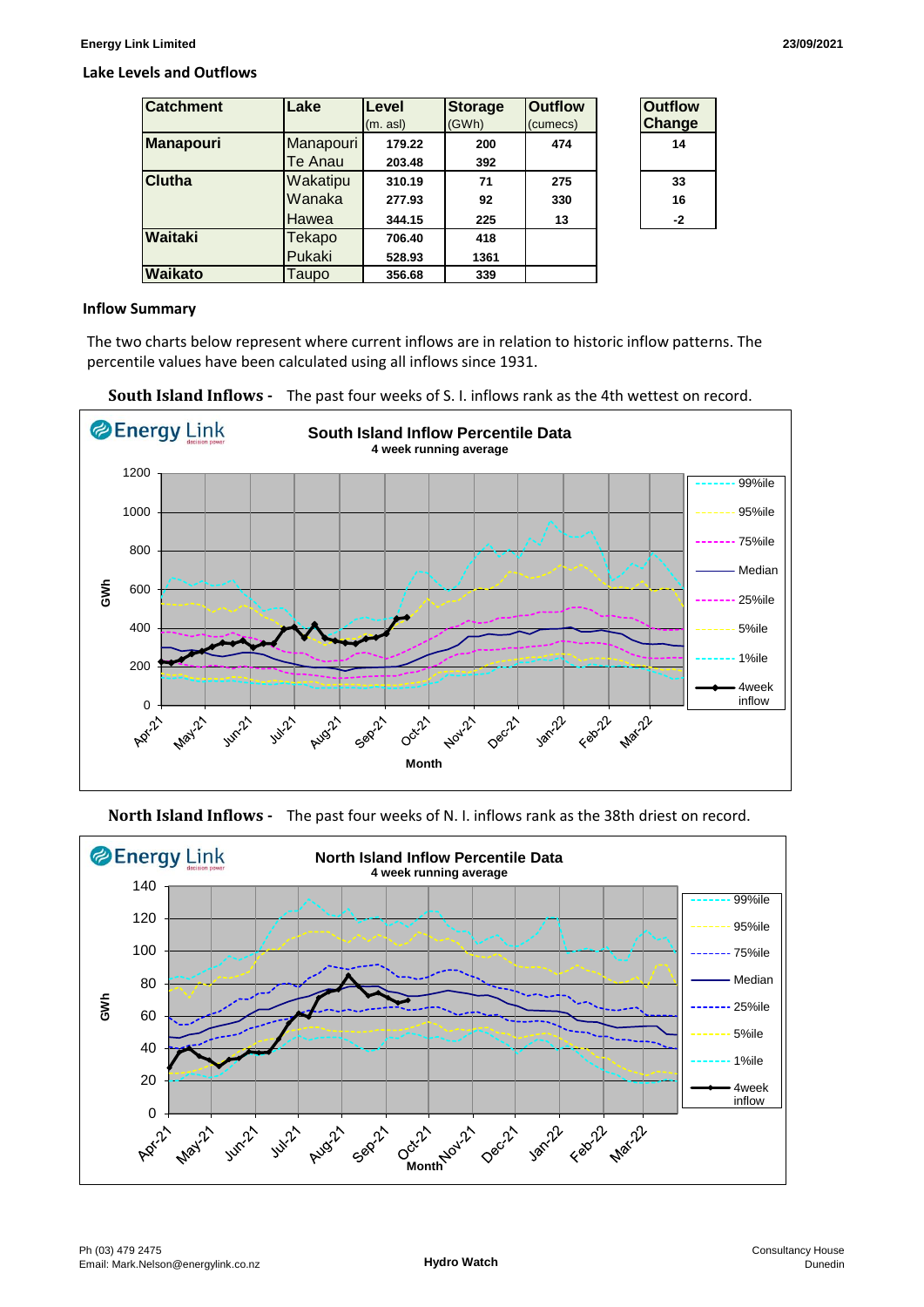## **Waikato System**



**Lake Levels -** Lake Taupo storage increased to 59.3% of nominal full at 339 GWh.

 **Inflows -** Inflows increased 9.6% to 74 GWh.

 **Generation -** Average generation decreased 8% to 316.6 MW.

# **Tekapo**





 **Inflows -** Inflows into tekapo decreased 34.8% to 64 GWh.

- **Generation** Average Tekapo generation increased 1.6% to 78.6 MW.
- **Hydro Spill** Lake Tekapo did not spill.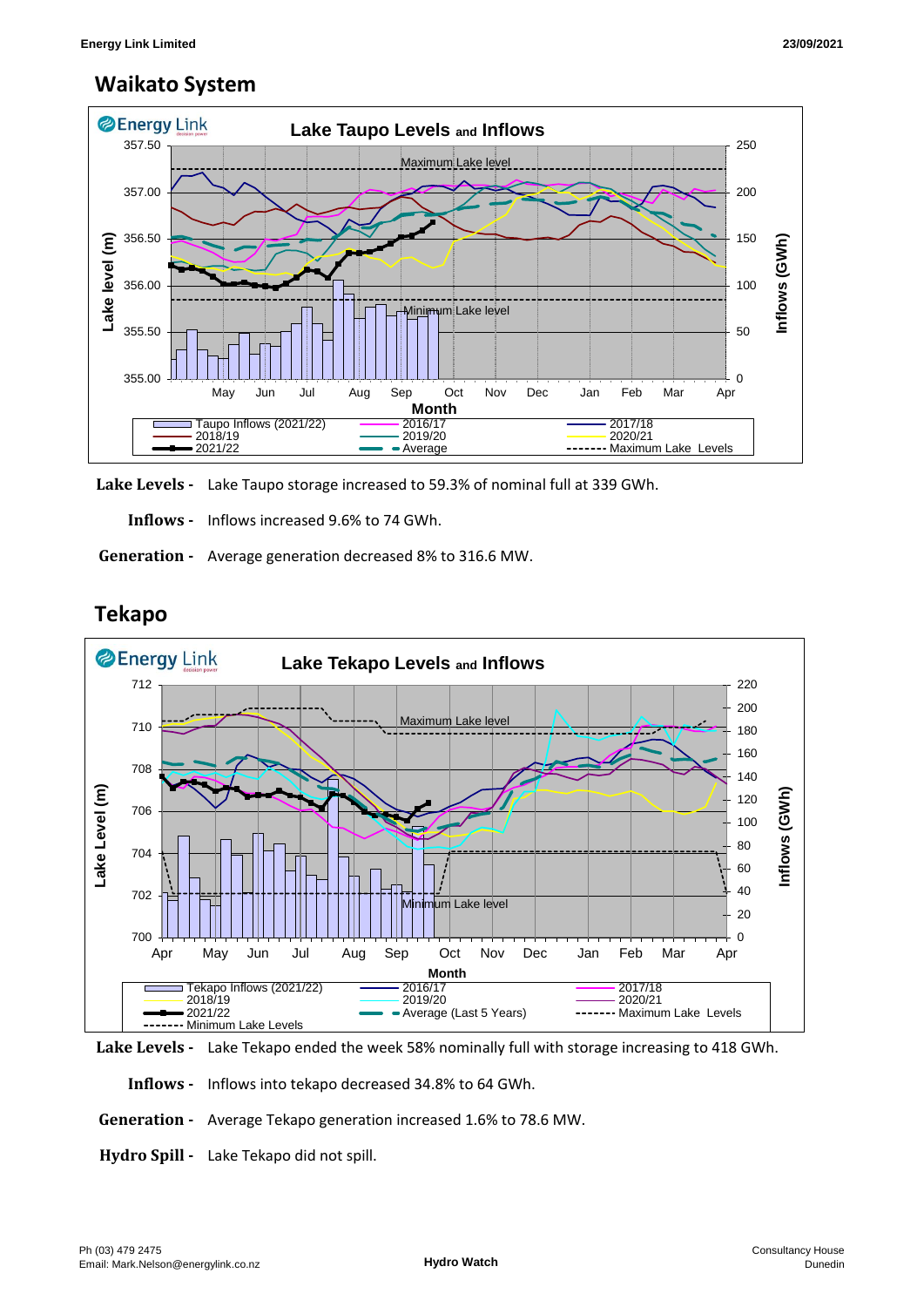# **Waitaki System**



Lake Levels - Lake Pukaki ended the week 77% nominally full with storage increasing to 1361 GW

 **Inflows -** Inflows into the Waitaki System decreased 29% to 93 GWh.

 **Generation -** Average Waikati generation decreased 1.8% to 827.6 MW.

**Hydro Spill -** Lake Pukaki did not spill.

**River Flows -**  Flows from the Ahuriri River fell to 40.1 cumecs while Waitaki River flows were higher than last week averaging 376 cumecs.



## **Clutha System**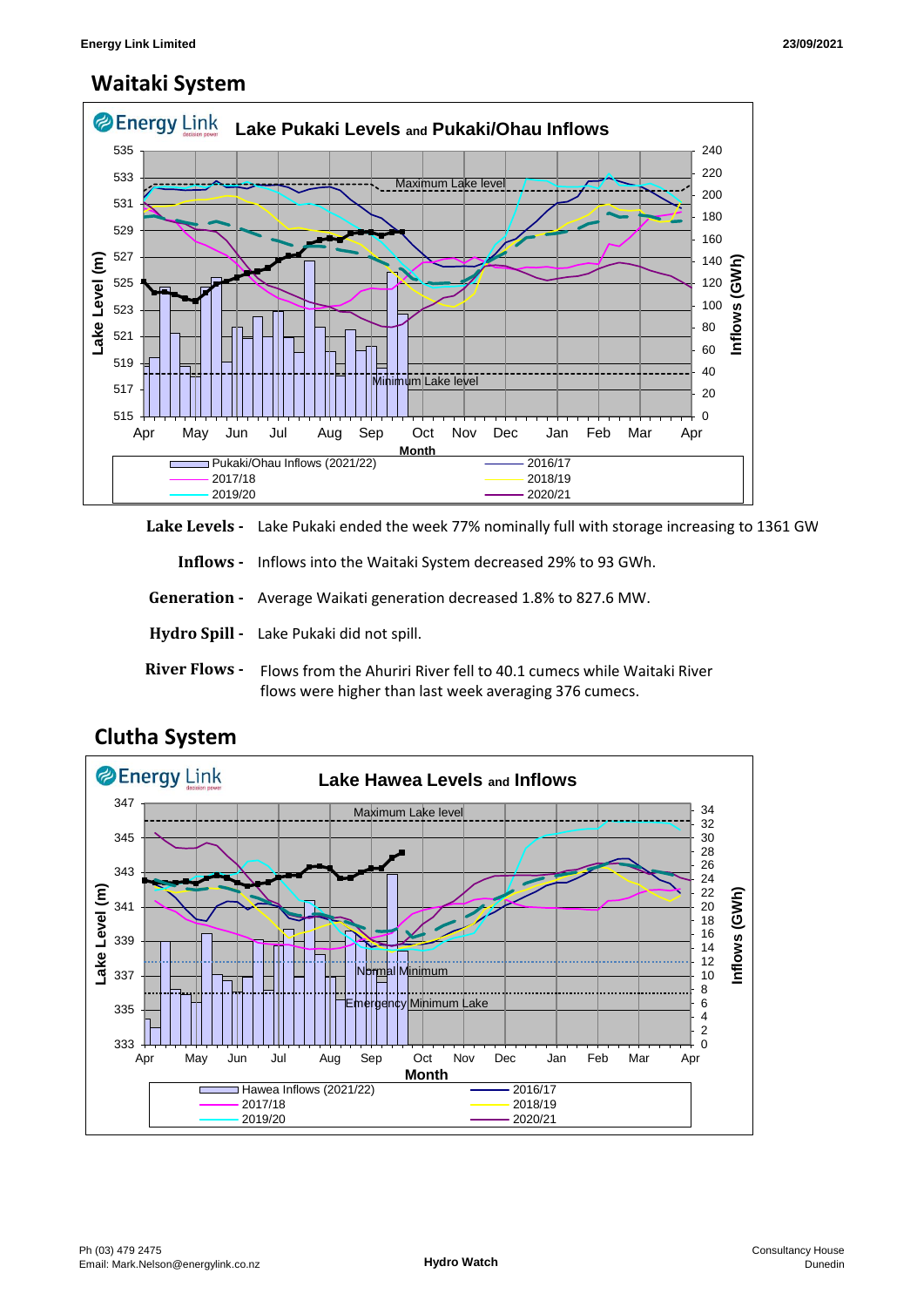- **Lake Levels**  Total storage for the Clutha System decreased 2.4% to 388 GWh. Lakes Hawea, Wanaka and Wakatipu ended the week 76.3%, 80.1% and 67.1% nominally full respectively.
	- **Inflows** Total Inflows into the Clutha System 50.8% lower at 87 GWh.
- **Generation** Average generation was 5.4% higher at 606 MW.
- **Hydro Spill** Estimate Spill is 28.6 cumecs.
- **River Flows**  Total outflows from the lakes and Shotover River fell to 684.9 cumecs. This comprised of 13 cumecs from Lake Hawea, 330 cumecs from Lake Wanaka, 275 cumecs from Lake Wakatipu and 67 cumecs from the Shotover River.